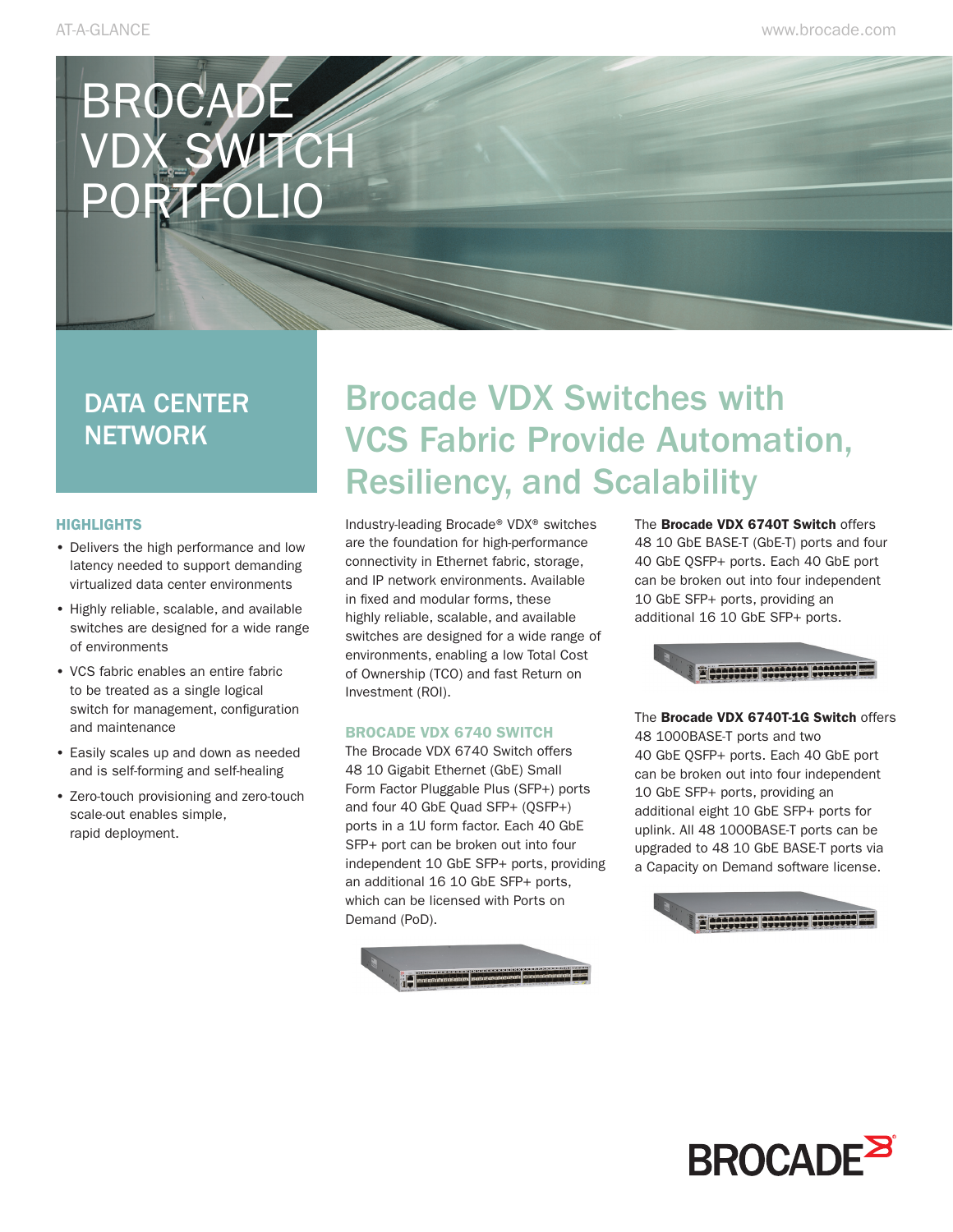#### BROCADE VDX 6940 SWITCH

The Brocade VDX 6940-36Q Switch is a fixed Ethernet 40 GbE optimized switch in a 1RU form factor. It offers 36 40 GbE QSFP+ ports. Each 40 GbE port can be broken out into four independent 10 GbE SFP+ ports, providing a total of 144 10 GbE SFP+ ports.



#### The Brocade VDX 6940-144S Switch is a 10 GbE optimized switch with 40 or 100 GbE uplinks in a 2RU form factor. It offers 96 native 10GbE SFP+ ports and 12 40 GbE QSFP+ or four 100 GbE QSFP28 ports.

#### BROCADE VDX 8770 SWITCH

The Brocade VDX 8770 Switch is available in 4-slot and 8-slot versions. The 100 GbE-ready Brocade VDX 8770 dramatically increases the scale that can be achieved in Brocade VCS® fabrics (based on Brocade VCS Fabric technology), with 10 GbE and 40 GbE wire-speed switching, numerous line card options, and the ability to connect over 8,000 server ports in a single switching domain. Modular four-slot and eight-slot chassis options are available to match the switch to the needs of the organization.

Brocade VDX 8770-4: Supports up to 192 10 GbE ports, 108 40 GbE ports, and 24 100 GbE ports.



Brocade VDX 8770-8: Supports up to 384 10 GbE ports, 216 40 GbE ports, and 48 100 GbE ports.



The Brocade VDX 8770 supports a variety of wire-speed line cards to offer maximum flexibility in terms of port bandwidth, as well as cable and connector technology:

**1 GbE:**  $48 \times 1$  GbE line card provides up to 48 SFP/SFP-copper ports.

**10 GbE:**  $48 \times 10$  GbE line card provides up to 48 SFP+ ports.

**10 GbE-T:**  $48 \times 10$  GbE line card provides up to 48 RJ45 ports.

**40 GbE:**  $12 \times 40$  GbE line card provides up to 12 40 GbE QSFP ports.

40 GbE:  $27 \times 40$  GbE line card provides up to 27 40 GbE QSFP ports.

**100 GbE:**  $6 \times 100$  GbE line card provides up to 6 100 GbE CFP2 ports.

#### BROCADE VCS FABRIC TECHNOLOGY

All Brocade VDX switches feature Brocade VCS Fabric technology. Brocade VCS fabrics equip next-generation data centers with the automation, resiliency, and scalability that is required to support virtualized environments and the transition to cloud computing. The evolutionary approach of Brocade VCS Fabric technology helps customers solve key data center issues. Brocade VCS fabrics deliver these benefits:

Provide nonstop networking: Using Transparent Interconnection of Lots of Links (TRILL)-based technology to keep networks available and resilient, Brocade VCS fabrics utilize multilayer multipathing to improve the network and offer VM-aware network automation to support VM mobility.

Are simple and automated: Brocade VCS fabrics were designed to just work. No additional equipment is required, and fabrics are self-forming as switches are added to the fabric for real-time scaling. In addition, Brocade VCS Logical Chassis provides the ability to manage the entire fabric as one switch, further simplifying management.

#### BROCADE VDX SWITCH PORTFOLIO AND PERFORMANCE OPTIMIZATION NUMBERS